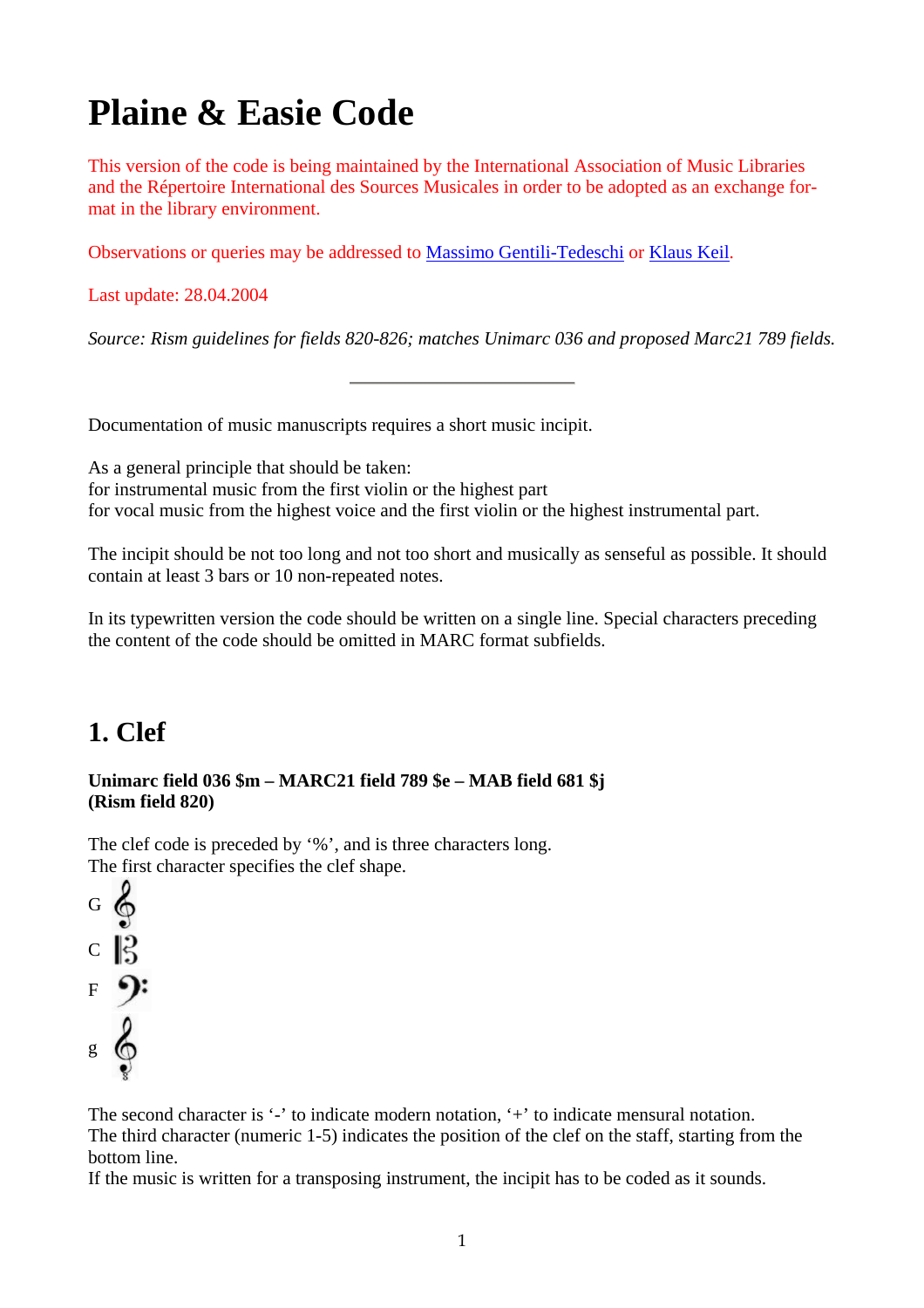

## **2. Key signature**

#### **Unimarc field 036 \$n – MARC21 field 789 \$f – MAB field 681 \$k (Rism field 826 – first part)**

Accidentals are preceded by the character '\$'; if there are no accidentals the '\$' is omitted. The symbol 'x' indicates sharpened keys, 'b' flattened keys; the symbol is followed by the capital letters indicating the altered notes.

E.g.:

\$xFC F and C sharp [key is D major or B minor]



\$bBEA B, E, A flat [key is E flat major or C minor]

## **3. Time signature**

#### **Unimarc field 036 \$o – MARC21 field 789 \$g – MAB field 681 \$h (Rism field 823)**

The time signature is preceded by '@'.

The time value or the mensuration sign of the incipit. If the incipit has no time value the ' $@$ ' is omitted.

Fractional or numeric values are transcribed as fractions, mensuration signs are transcribed with a lowercase letter, if necessary followed by '/' or '.':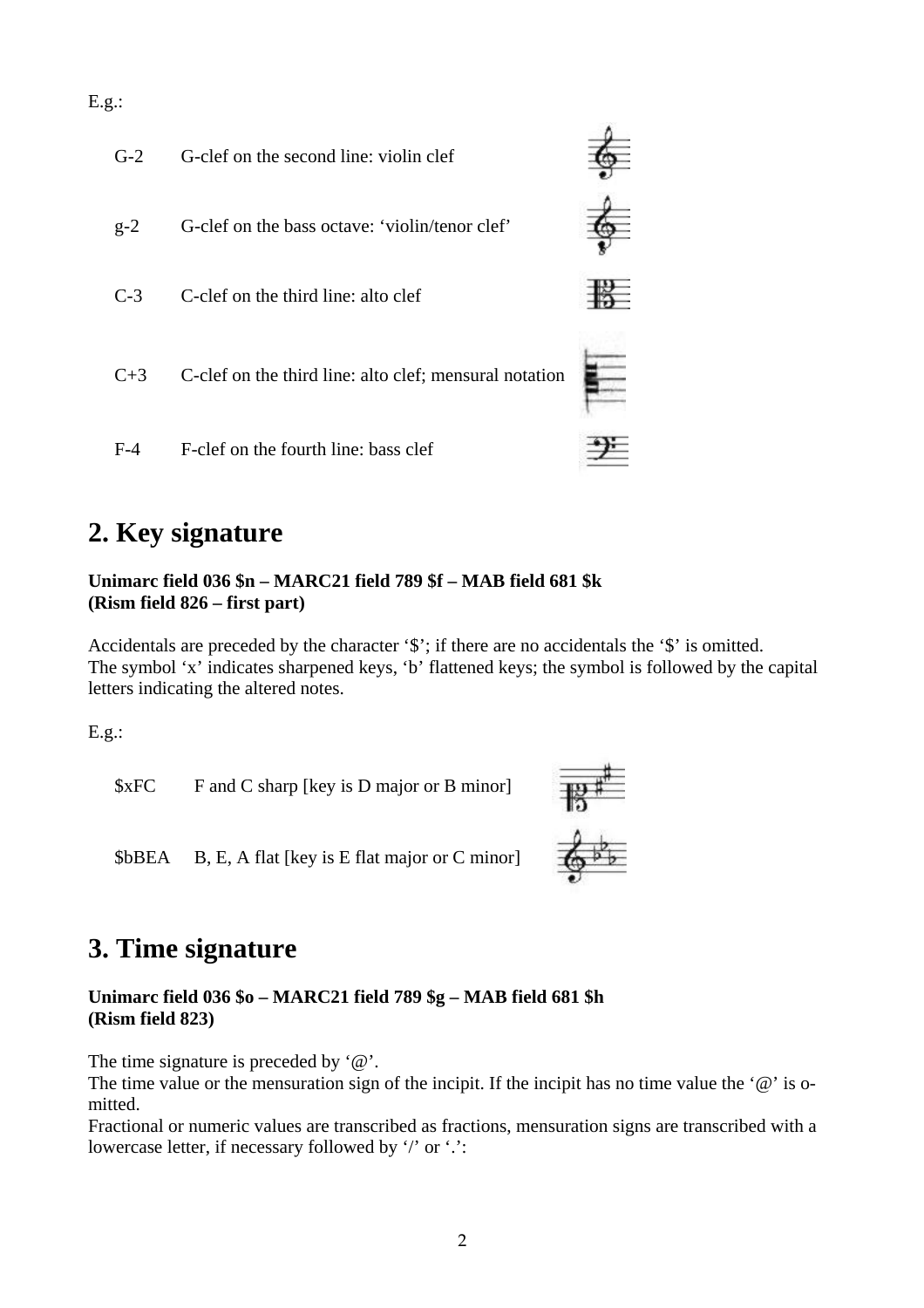E.g.:



## **4. Musical notation**

#### **Unimarc field 036 \$p – MARC21 field 789 \$h – MAB field 681 \$l (Rism field 826 – second part)**

The music incipit transcribed in coded form. The beginning of the real musical context is preceded by a space.

Symbols 4.1-4.3 should precede the notes (4.4) and should not be repeated until a different value occurs.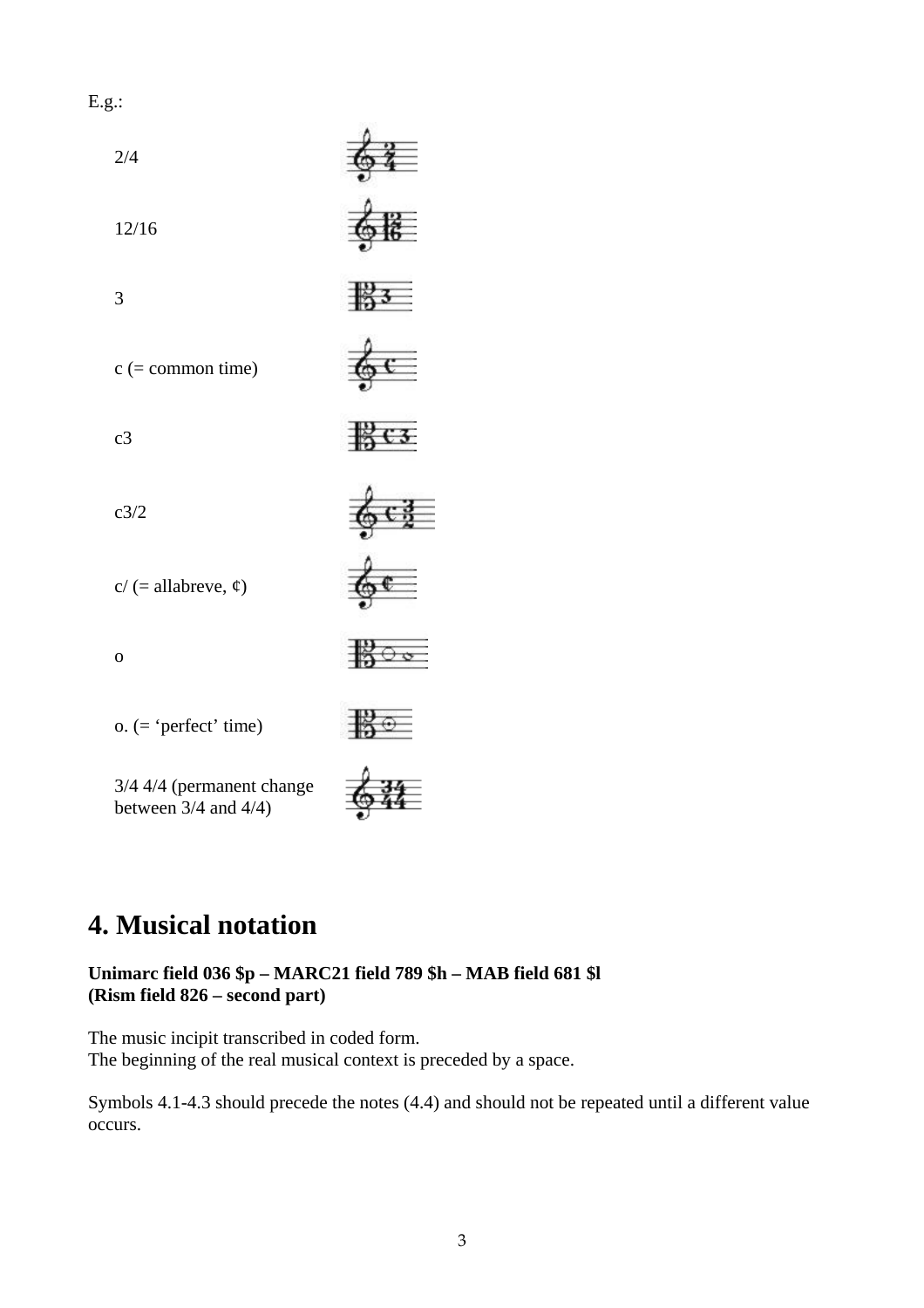### **4.1. Octave symbol:**



### **4.2. Rhythmic values:**

| 0 | longa                               |  |
|---|-------------------------------------|--|
| 9 | breve                               |  |
| 1 | whole note / semibreve              |  |
| 2 | half-note $/$ minim                 |  |
| 4 | quarter-note / crotchet / semiminim |  |
| 8 | eighth-note / quaver / fusa         |  |
| 6 | 16th-note / semiquaver / semifusa   |  |
| 3 | 32nd-note / demisemiquaver          |  |
| 5 | 64th- note / hemidemisemiquaver     |  |
|   | 128th-note                          |  |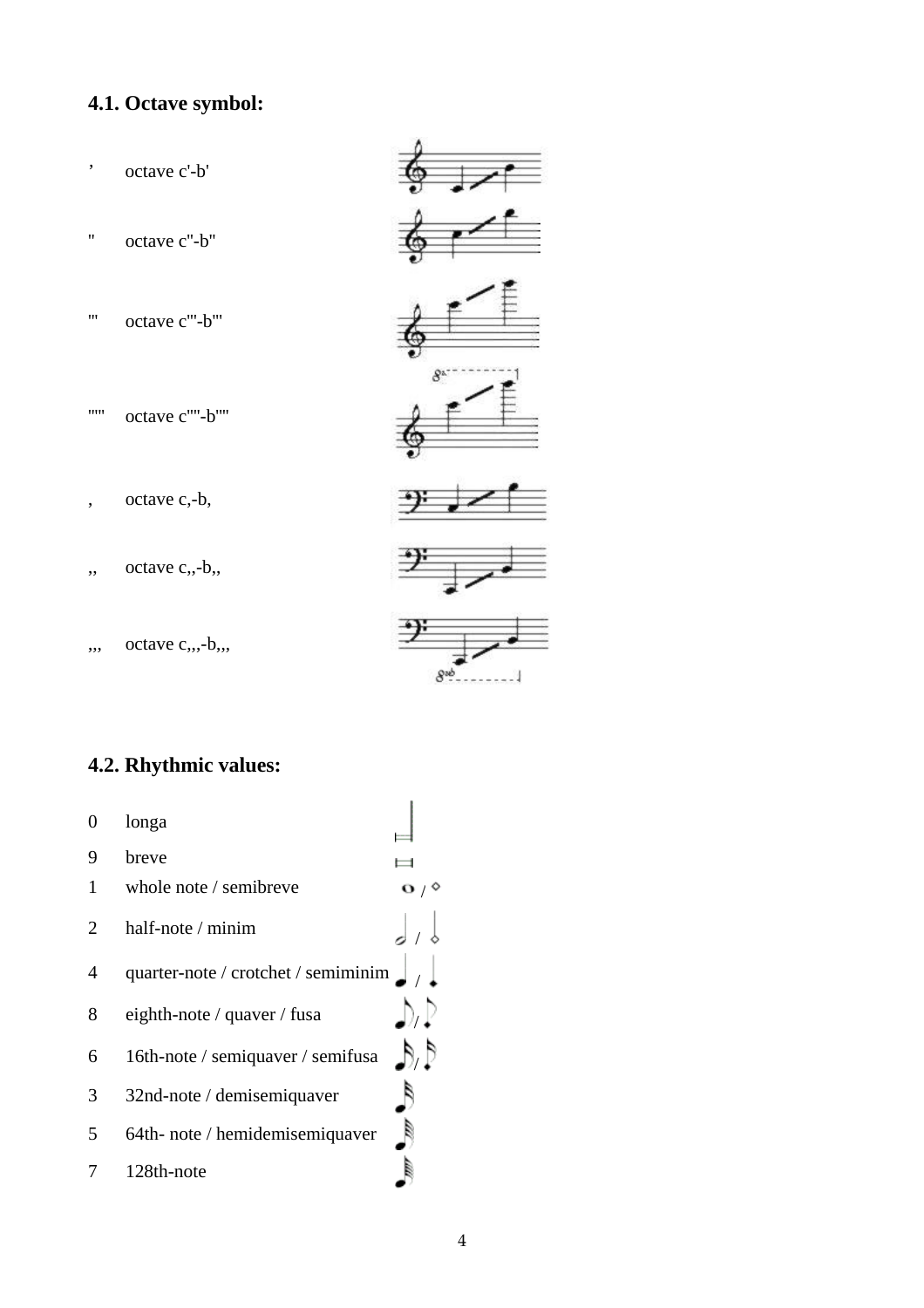4. dotted quarter-note 8.. double-dotted eighthnote 7. neumatic notation

#### **4.3. Accidentals:**

x sharp Ħ  $xx$  double sharp  $\overline{x}$ b flat b bb double flat IJ, b n natural

#### **4.4. Notes (Tone letters):**

#### C,D,E,F,G,A,B

#### **4.5. Grace notes:**

- $g = \n\begin{cases}\n\text{acciaccatura (with no rhythmic value, pre-} \\
\text{ddes the net}\n\end{cases}$ cedes the note)
- q appoggiatura (with mandatory rhythmic value, precedes the note)
- qq...r double appoggiatura, slide or multiple appoggiatura (with mandatory rhythmic value)



#### **4.6. Rests:**

- single-note rest (preceded by rhythmic value like tone letters)

= measure rest (followed by number of measures and bar line)

E.g.

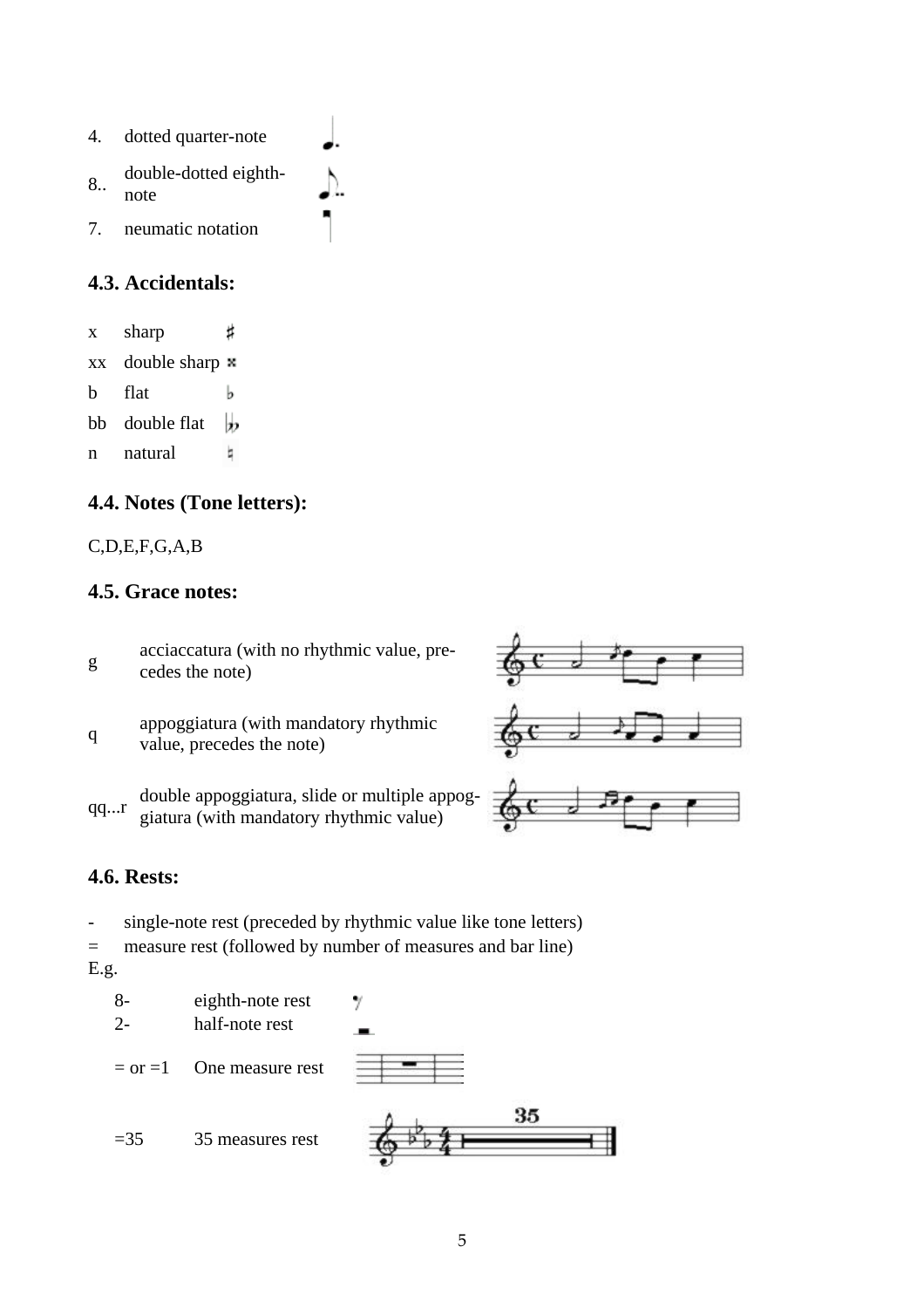#### **4.7. Bar lines:**

- / bar line
- // double bar line
- $\frac{1}{2}$  double bar line with repeat sign on the right
- :// double bar line with repeat sign on the left
- ://: double bar line with repeat sign on the left and on the right :

#### **4.8. Other symbols:**

- t trill (follows immediately the note)
- + slur (follows immediately the note: only for same-pitch notes)

fermata (includes only one note or rest; accidentals or octave

( ) symbols must be outside the parentheses. See also Irregular  $\Omega$ rhythmic groupings)

#### **4.9. Beaming**

- { beginning of beaming
- } end of beaming

E.g.:

{''6E'B8G}{GA}-''C{'3B8..G}



#### **4.10. Irregular rhythmic groupings**

- ( beginning of irregular group
- ) end of irregular group

Before '(' there must be the total value of the group;

After '(' there must be the rhythmic value of the first note, even if it is equal to that of the group; Before ')' there must be the number of notes of the group, preceded by ';'.

E.g.:

| $4$ ('6DEFGA;5)  | Quintuplet, 5 semiquavers, in the whole a<br>quarter-note                        |  |
|------------------|----------------------------------------------------------------------------------|--|
| $8({3DEFGA}; 5)$ | Quintuplet, 5 thirty-seconds, in the whole an<br>eighth-note, with grouped notes |  |



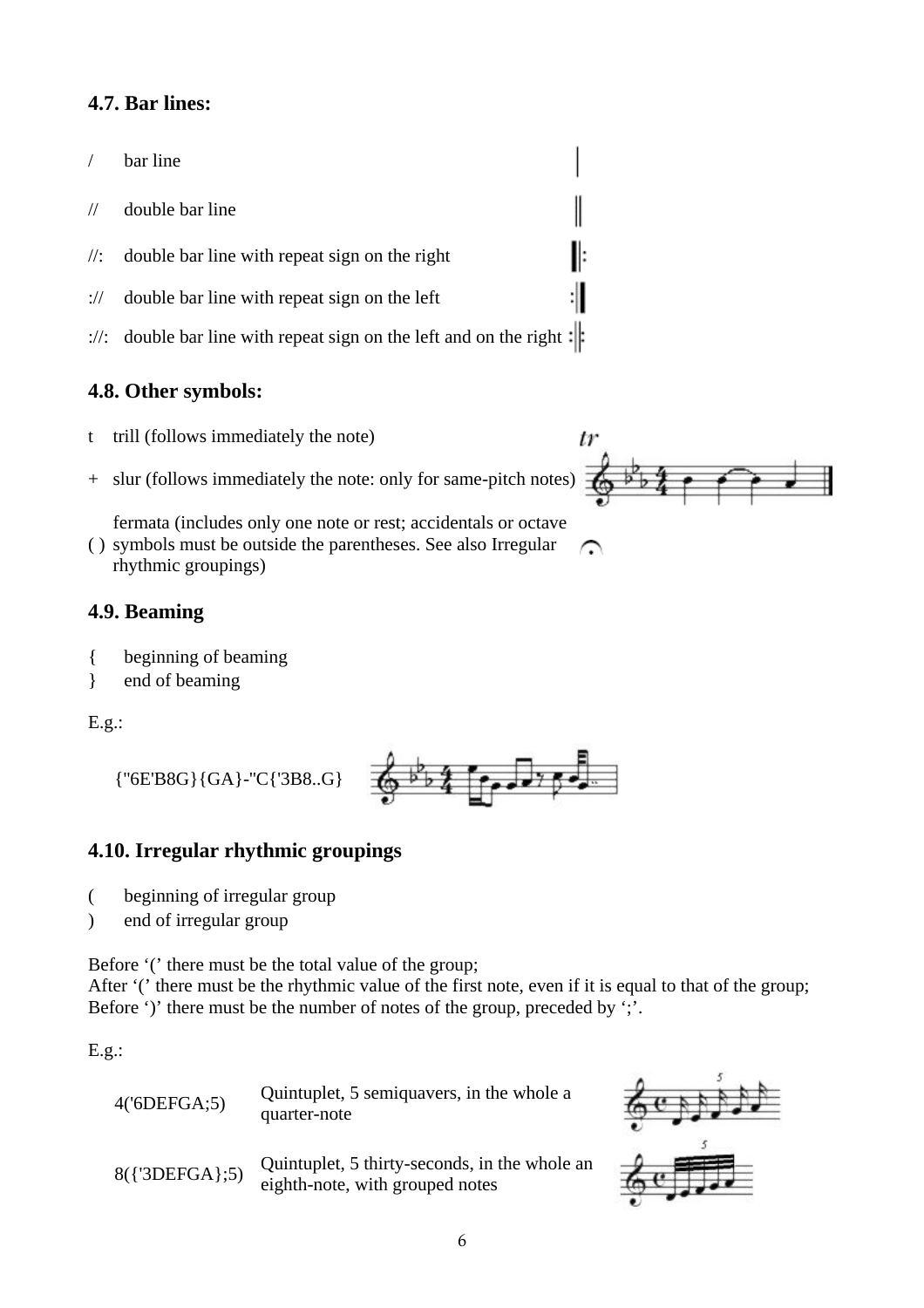The triplet is a special case in irregular groups; it should be coded as follows: 8(6ABC;3) or 8({6ABC};3)

it is instead possible to code it as:  $(6ABC)$  or  $({6ABC})$ 

The rhythmic value inside parentheses is mandatory.

#### **4.11. Abbreviated writing**

#### **4.11.1 Repetition of notes**

- ! beginning and end of notes that will be repeated
- f repetition mark of the notes included within !...!

The group will be repeated as many times as the 'f' is found after the second '!'; the repetition is possible only inside the same measure.

E.g.:



#### **4.11.2 Repetition of measures**

i repeat last measure

The symbol 'i' repeats the last measure; it must always be included within measure bars.

E.g.:



#### **4.11.3 Rhythmic model**

When the same rhythmic figures are repeated, the group of rhythmic values can be assumed as a model as follows:

E.g.:





The rhythmic model ends when a new rhythmic value appears.